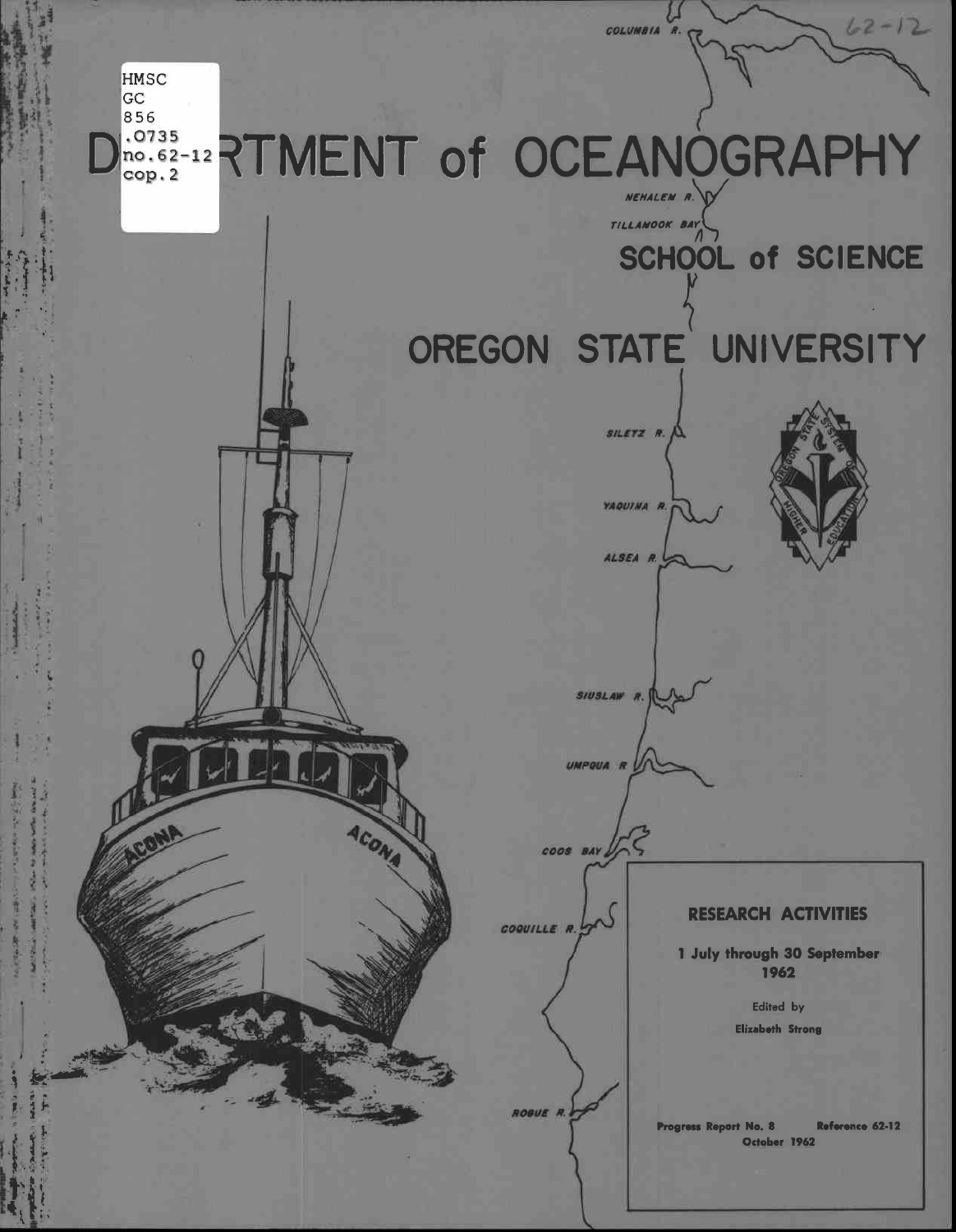Department of Oceanography Wayne V. Burt  $\overline{O}$  O (55)<br>School of Science Chairman  $\overline{O}$  (2-12) Oregon State University,

[School of Oceanography.

 $HMSC$  $GC$  $956$  $.0735$  $00p.2$ 

Progress Report No. 8

RESEARCH ACTIVITIES

During the Period July through 30 September 1962

Edited by

Elizabeth Strong

National Science Foundation Grant No. G 19783 Grant No G 23103 Grant No. G 24353

Atomic Energy Commission Contract AT(45-1)-1726 Contract AT(45-1)-1750 Contract AT(45-1)-1751

Advanced Research Projects Agency Grant No. AF-AFOSR-62-376

Office of Naval Research Reproduction in whole or<br>
Contract Nonr 1286 (02) in part is permitted for<br>
Project NR 083-102 any purpose of the United States Government

> Reference  $62-12$ October. $1962$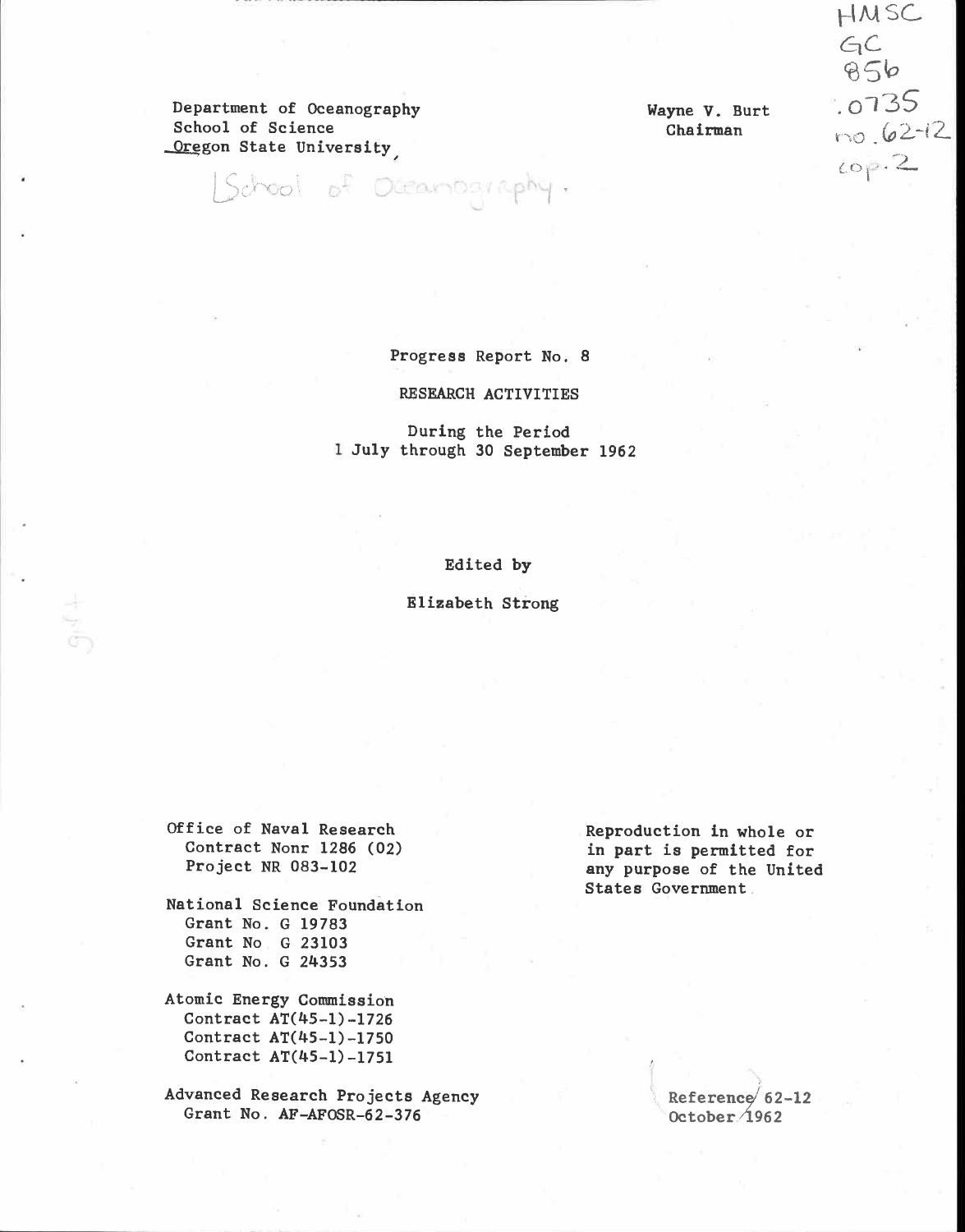#### INTRODUCTION

This report summarizes the research conducted during the third quarter of the calendar year 1962 by the Department of Oceanography, Oregon State University, under contract Nonr 1286(02) Project NR 083-102 with the Office of Naval Research, grants G 19783, G 23103 and G 24353 with the National Science Foundation, contracts AT(45-1)-1726, AT(45-1)-1750 and AT(45-1)-1751 with the Atomic Energy Commission, and grant AF-AFOSR-62-376 with the Advanced Research Projects Agency.

#### PHYSICAL OCEANOGRAPHY

Hydrographic Survey of Oregon Coastal Waters - Wyatt, Kujala, Oliphant, **Stanley** Two hydrographic cruises were made during the quarter. The cruise from 23 July to 4 August consisted of four lines of stations to 165 miles west of Astoria, Newport, Coos Bay and Brookings. The hydro- graphic cruise from 4 to 7 September consisted of one line of stations to 165 miles west of Newport.

Two drogue cruises. were also made, one in July and one in September. During both cruises, current measurements were made at 10, 50, 150, 200 and 1000 meters depth

Summary of Samples Taken on Hydrographic and Drogue Cruises

| Hydrographic Casts                            | 71  |  |
|-----------------------------------------------|-----|--|
| <b>BT Casts</b>                               | 115 |  |
| Surface Temperature and Salinity Observations | 144 |  |
| Plankton Tows                                 | 60  |  |
| Drift Bottles Released                        | 672 |  |
| Midwater Trawl Hauls                          | 21  |  |
| Anchor Dredge Hauls                           |     |  |
| Drogue Current Measurements                   | 15  |  |

#### Data Processing with Computers - Borden

Computer programs for the IBM 1620 have been developed to process hydrographic data for interpolation of standard depths, computation of dynamic heights and correction of temperatures. Using these programs, data have been processed and put out in preliminary form for hydrographic cruises for June, July, August, October, December, 1961, and January, March and June, 1962.

# Shore Station Observations - Oliphant

Shore station observations of temperature and salinity are being continued at 11 locations along the Oregon coast and at one location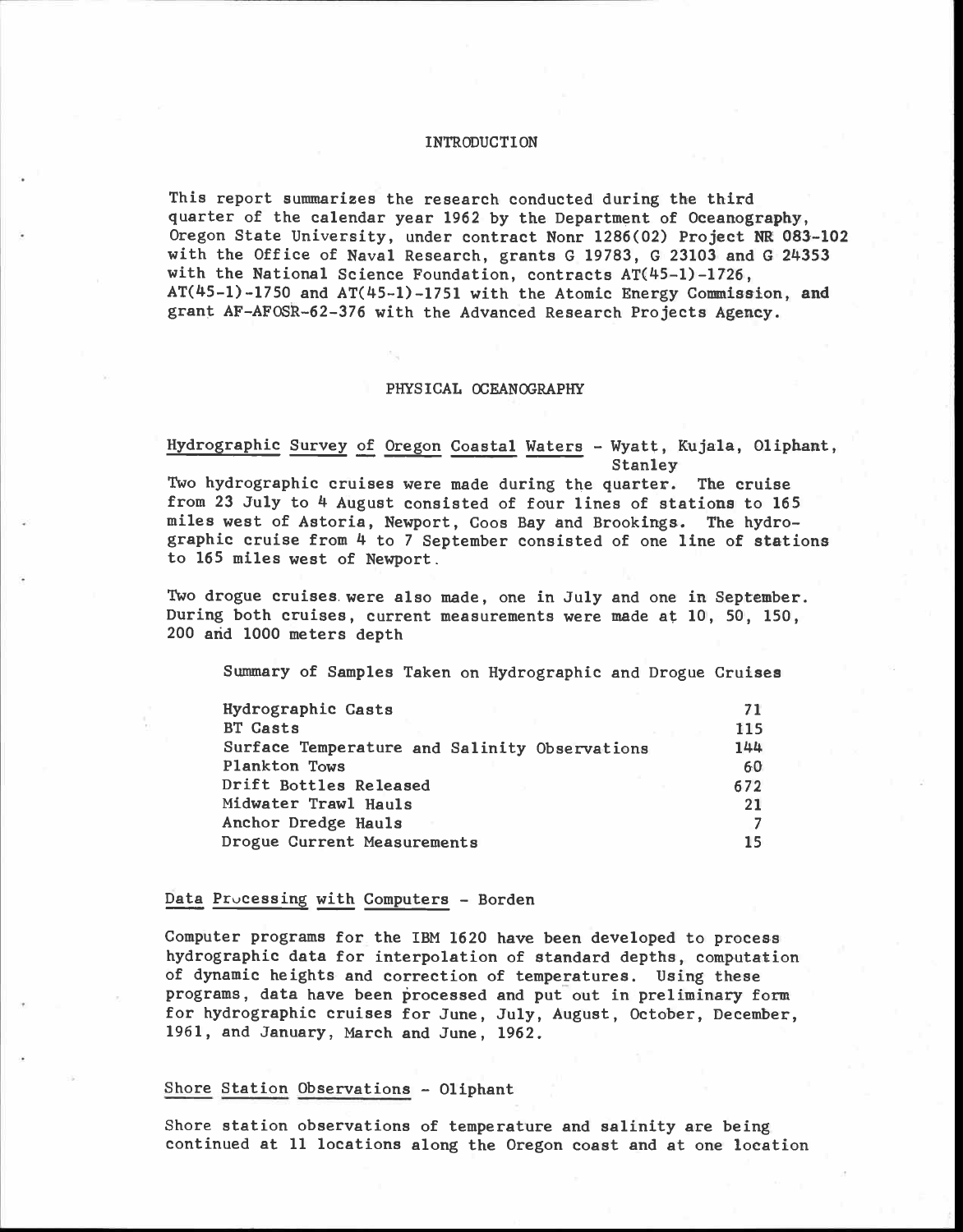in Northern California. Stations are visited each quarter.

Data from these stations have been compiled for the calendar year 1961 and are ready for publication as Data Report No. 8.

## Temperature Variability Studies - Denner, Pattullo

Throughout most of the 1961-62 school year, coastal data were collected at Oceanlake and Newport, Oregon. The program was partially suspended during the summer but has been reinstated during September.

# Oceanographic Fronts - Pattullo, Wyatt, Maughan

Five cruises distributed throughout the past year have provided clear- cut evidence of large vertical shear in current flow in the upper thousand meters. Currents were measured by parachute drogues. The shear zone is associated with a permanent layer of high stability which appears to have the characteristics of an oceanic front. Observations and analyses are continuing.

# Coastal Temperatures Related to Wind Direction - Lane

Comparison of shore station temperature data with the direction of the offshore geostrophic wind during the summer revealed a startling day-by-<br>day relationship. At present, it is felt that significant changes in the pattern of sea surface temperatures near shore during the summer can be predicted from a simple forecast of wind direction. A note on the data, including a brief discussion of the possible uses of such an analysis to the tuna fishing industry, is being prepared for publication.

## Water Masses off the Oregon Coast - Rosenberg, Pattullo

The study was completed during the summer.quarter and was submitted and accepted as Mr. Rosenberg's thesis for his Master of Science degree in Oceanography. A brief summary of the results was presented at the national meeting of the American Society of Limnology and Oceanography held here at Corvallis during August. (The paper was presented by Dr. Pattullo). The principal features of the results are being incorporated into a paper on the hydrography of Oregon coastal waters; this paper is being prepared by Bruce Wyatt and June Pattullo.

# Hydrography of Oregon Coastal Waters - Wyatt, Pattullo

Brief comments on the results of regular hydrographic cruises have appeared in data reports issued as technical reports. See, for example, Physical Oceanographic Data Offshore from Newport and Astoria, Oregon, for July 1959 to June 1960, by Bruce Wyatt and Norman F. Kujala,

2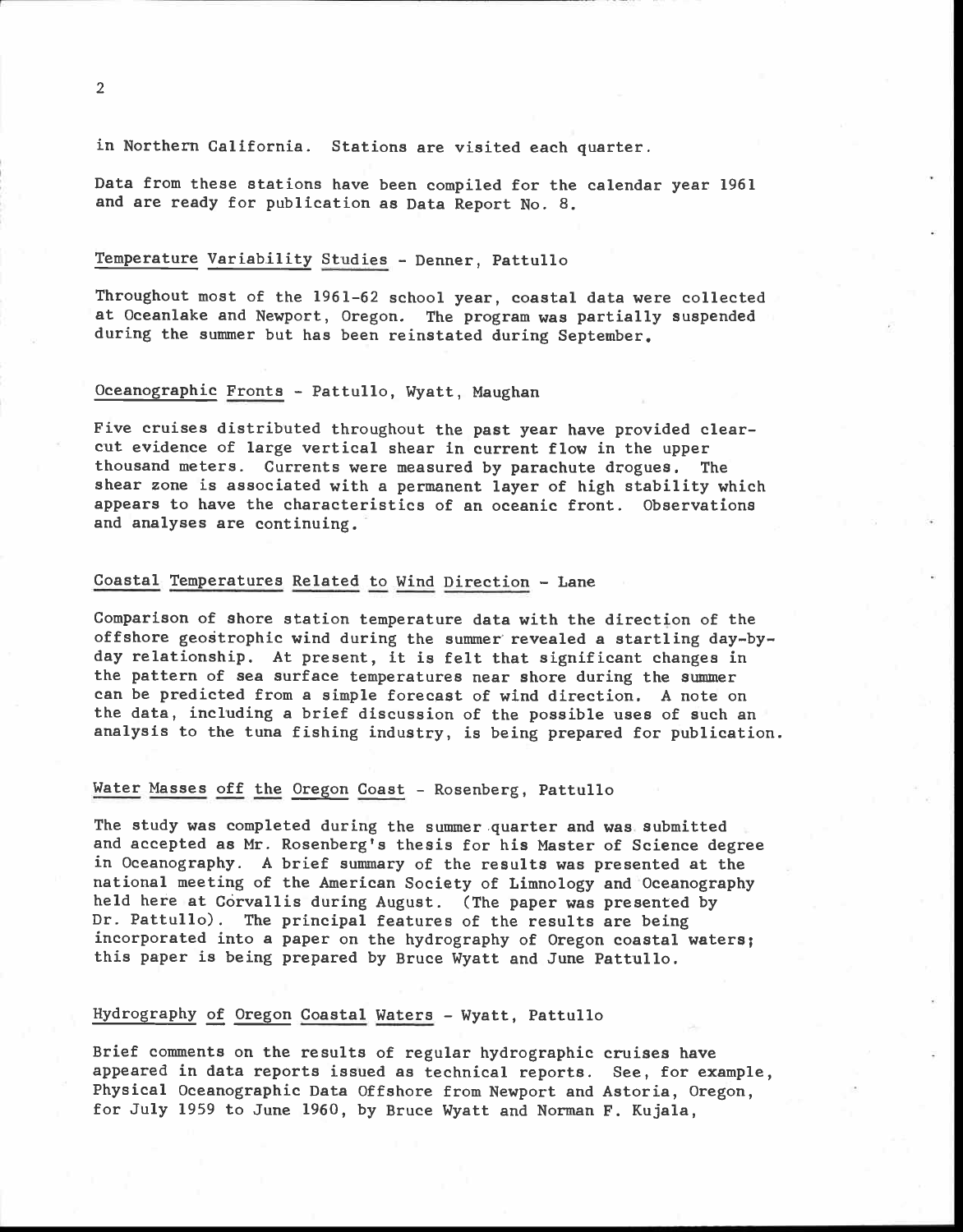Oregon State University, Department of Oceanography, Data Report No. 5, Reference 61-3, 1961. Rapid accumulation of data has made possible the preparation of a discussion of the basic distribution of physical variables in the survey area, and their main seasonal variations. A paper on this material is in preparation.

# Subsurface Current Measurements - Smith

The Department intends to initiate a series of subsurface current measurements with neutrally bouyant (Swallow) floats. At first the floats will be used in conjunction with the parachute drogues.

Twelve floats were purchased and the pingers modified. The electronic circuits for receiving the pinger signals are nearing completion. Preliminary tests of equipment have been made in the Willamette River. Mr. G. D. Ewing of the Electrical Engineering Department is interested in the instrumentation aspects of this work and has designed a solidstate tuned amplifier for use with the hydrophones.

#### GEOLOGICAL OCEANOGRAPHY

#### Geology of the Oregon Continental Terrace

## Lithology - Byrne, Bushnell, Maloney

Analysis of the 129 bottom samples collected on the shelf and upper slope between  $43^{\circ}30^{\prime}$ N and  $45^{\circ}00^{\prime}$ N continues. A Franz isodynamic magnetic separator was used to separate glauconite from the sandsize fraction of all samples. The percentage of glauconite in the sand fractions ranged from zero to ninety-eight. The lowest amounts were found in the nearshore sands, the highest in the coarse sediments collected from submarine highs. Sand-size fractions of the silty and clayey samples, collected from the outer shelf and upper slope, contain from 20 to 30 per cent glauconite.

During the past quarter, the Leco inductance furnace and gasometric carbon analyzer were put into operation and techniques developed for analysis of total carbon and carbonate content. The clay-size samples were found to contain 2.5 per cent organic carbon, which represented the highest total content among the fine-grained sediment samples analyzed. The well-sorted sands were found to be essentially free from organic carbon. The carbonate content of the shelf samples is presently being analyzed.

Rock samples have been collected from 16 locations on the continental slope and from 39 locations on the continental shelf between latitudes 43°50'N and 44°44'N. Siltstones, shales and argillaceous limestones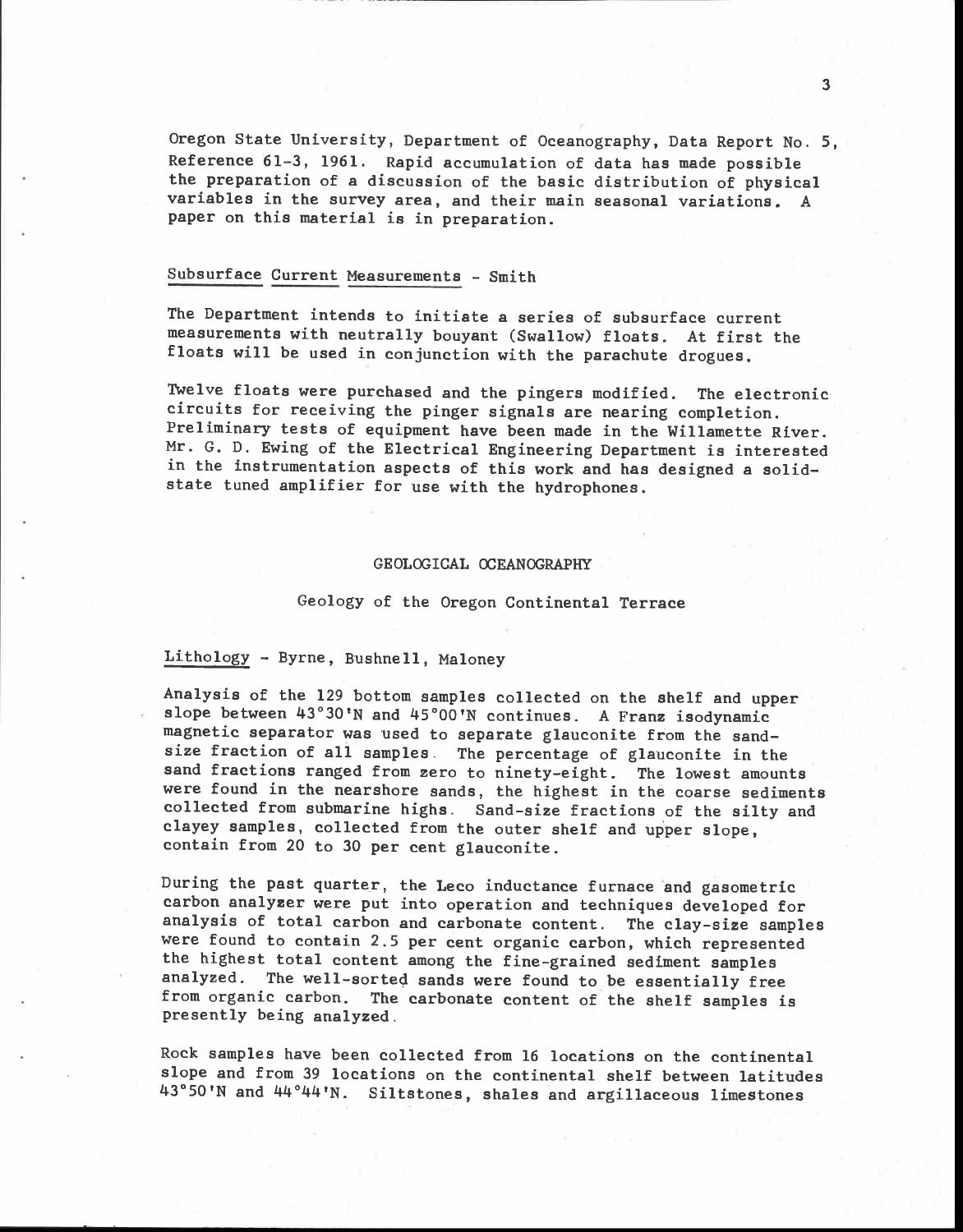constitute most of the samples dredged from the shelf; argillaceous sandstones and limestones have been dredged from the continental slope.

Ten gravity cores from the continental slope have been taken in water less than 400 fathoms deep. These generally consist of glauconitic sandy silt overlying dark gray clay.

## Topography - Byrne, Maloney

Precision depth records from a series of sounding lines totaling more than 1200 miles across the continental slope and portions of the continental shelf between 43°50'N and 44°40'N are being used to develop a detailed chart of this area. Preliminary examination of the PDR traces reveals a number of deep-water terraces. These may be structural and may indicate that faulting has played an important part in the formation of the continental terrace in this area.

# Astoria Canyon and Cone - Byrne, Kulm

A preliminary survey of the bathymetry and bottom materials in the vicinity of Astoria Canyon and Cone was made during August. Precision depth records were obtained from more than 600 miles of sounding lines both transverse and longitudinal to the canyon and cone. Preliminary examination of the traces across the canyon suggests that slumping has been more active on the north side than on the south side of the canyon.

Thirty-nine short gravity cores were taken along traverses across the canyon and adjacent continental shelf; two 20-foot piston cores were collected from Astoria Cone in approximately 1500 fathoms of water. The top sediment layer from 24 of the gravity cores is presently being analyzed for radionuclides from Columbia River outflow.

#### CHEMICAL OCEANOGRAPHY

#### Total Cation Equivalent in Sea Water - Park, Latimer

Sea water samples were passed through Dowex-50 cation exchange resin columns. The exchanged  $H^+$  in the effluents was titrated against standard base. We found the total cation equivalent of 3.17 milliequivalent/liter/chlorinity.

#### Radioanalyses of Marine Organisms - Osterberg, Larsen

All equipment items authorized under the Atomic Energy Commission contract have been received except the special  $5" x 5"$  NaI (T1) crystal. Calibration of the crystal will begin in October after delivery is received from Harshaw Chemical Company.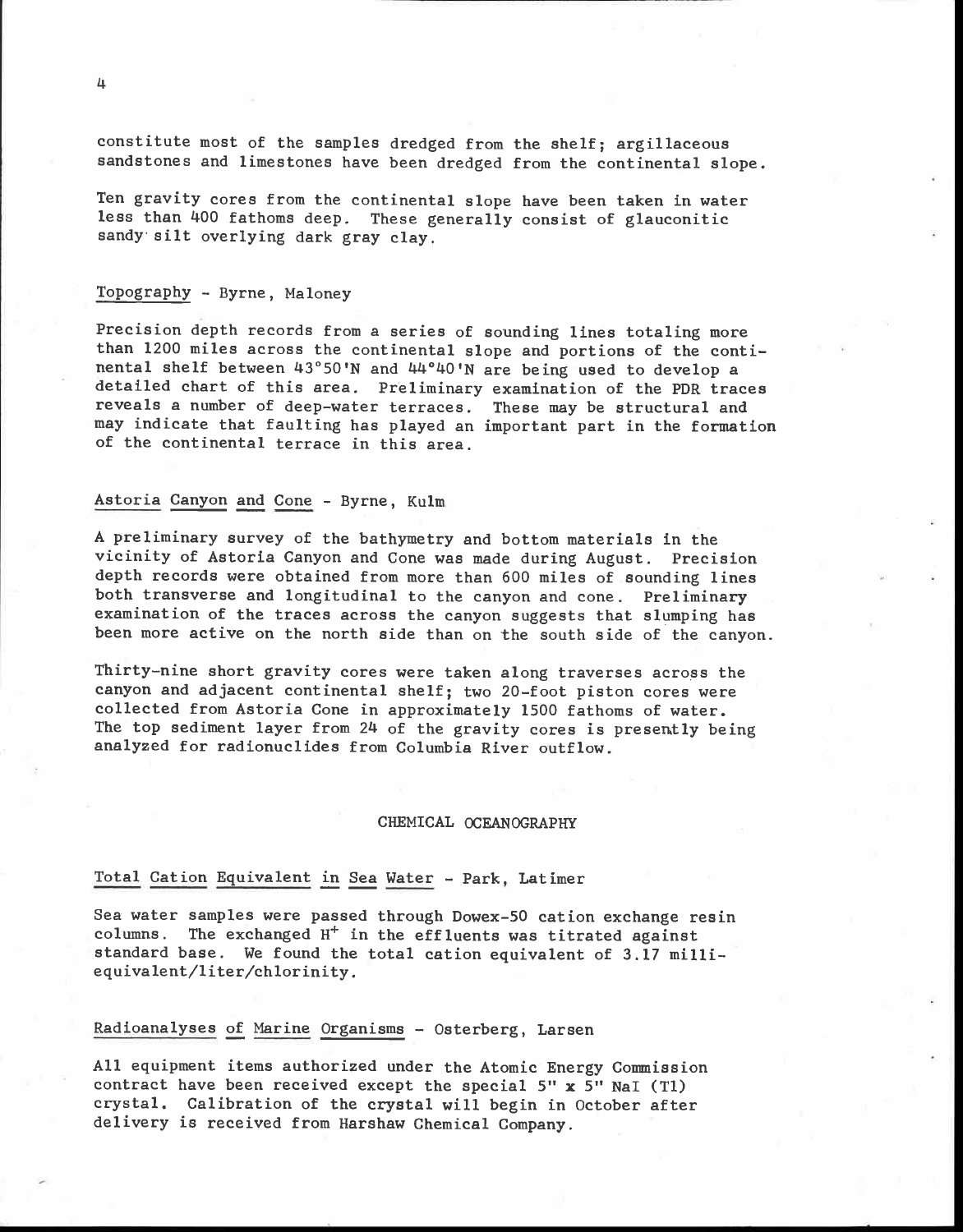The spectrometer at Hanford Laboratories has been used to analyze approximately 75 samples of marine nekton for gamma emitters. The marine organisms analyzed were obtained from midwater trawl collections made by Dr. Pearcy. Detritus and phytoplankton samples were also analyzed, and special analyses were made of albacore livers and the snail Olivella.

Radionuclides found included zinc-65 and chromium-51, principally from the Columbia River, and the fission products zirconium-95, niobium-95, ruthenium-103, and cerium-141, principally from fallout. Isotopes detected from fallout have steadily diminished since the rise after the Russian tests of 1961; to date we have not analyzed any samples which show an increase from the 1962 tests.

Analyses of the albacore livers revealed the presence of cesium-137 and cobalt-60, isotopes not previously encountered in our study.

Mr. Ingvar Lauren Larsen, a recent graduate of Portland State College joined the staff in September as an Assistant in Oceanography.

## Surface Area and Porosity of Marine Sediments - Stump

Surface area and pore size distribution data have been compiled for 20 sediment samples. Pore size distributions have been coded for computer calculation. Comparisons of surface area and glauconite content of these sediments have been made. Details of the data are given in a forthcoming technical report.

#### Total  $CO<sub>2</sub>$  Determination - Freund, Park

A conductometric total CO<sub>2</sub> analyzer is currently being built by the Analytical Chemistry Labofatory of this University. Apparatus will be tested at sea in the near future.

#### Shipboard Salinity Analyses - Park

During the cruise 6209-D of R/V ACONA, approximately 70 salinity analyses were carried out at sea using the Australian inductive salinometer. Identical samples were analyzed at shore a week after the cruise. Average difference between these two analyses were slightly less than 0.004 0/0o salinity.

A constant temperature bath on gimbals reduced the time required for the samples to reach room temperature. This made it possible to com-<br>plete all the shipboard analyses within one hour after the Nansen<br>bottle casts.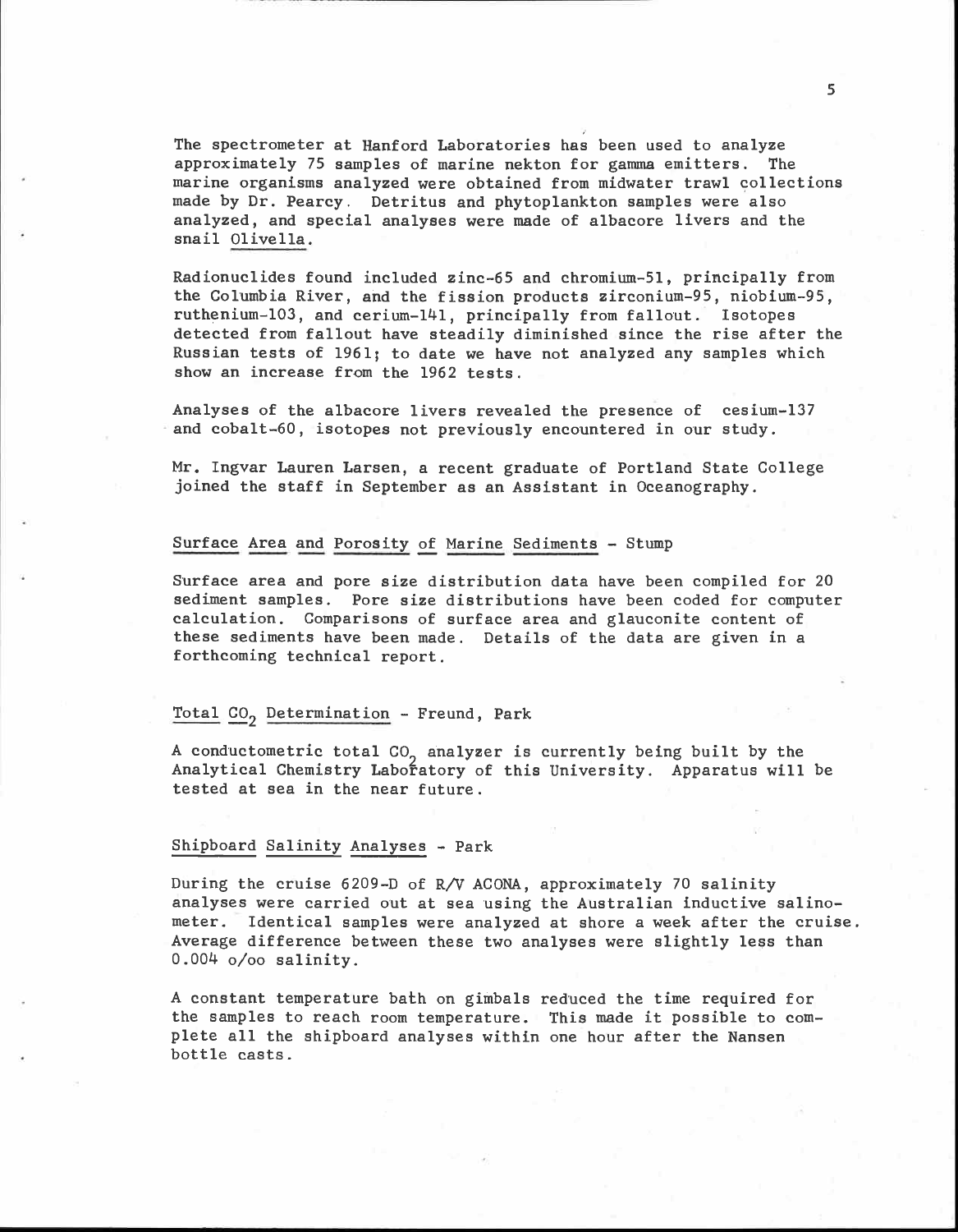# Monthly Variations of Chemical Conditions off the Oregon Coast - Park

Dissolved oxygen and inorganic phosphate concentrations were analyzed at sea for all the hydrographic stations occupied off the Oregon coast during the periods July 1961 to August 1962. Seasonal variations of these chemical parameters, along with salinity, are currently being plotted for further analysis.

## Calcium Carbonate Solubility - Park

A study is under way to determine the solubility of calcium carbonate in sea water as a function of the carbonate ion concentration in a PH range of 7.4 to 10.2. The formation of pure aragonite as a function of pH has been investigated. Heavy precipitation of aragonite was observed near pH 7.5 at 25° C.

#### BIOLOGICAL OCEANOGRAPHY

#### Plankton Inventories - Frolander

Weekly samplings in Yaquina Bay from July through September were made on 13 sampling days during which the following data were collected at four stations:

## Physical Data

Surface and bottom samples were taken at each station; a total of 50 measurements were made each of temperature, salinity and dissolved oxygen.

#### Biological Data

Quantitative net tows

| $# 6$ mesh tows | 48 |
|-----------------|----|
| $#12$ mesh tows | 52 |

Qualitative half-meter net tows

 $# 6$  mesh tows 22

The volumetric analyses of zooplankton have been completed for the #6 and #12 mesh samples taken from 18 January to 2 February 1962. Zooplankton quantitative counts were made on samples from three #6 mesh hauls taken 24 to 31 August 1961.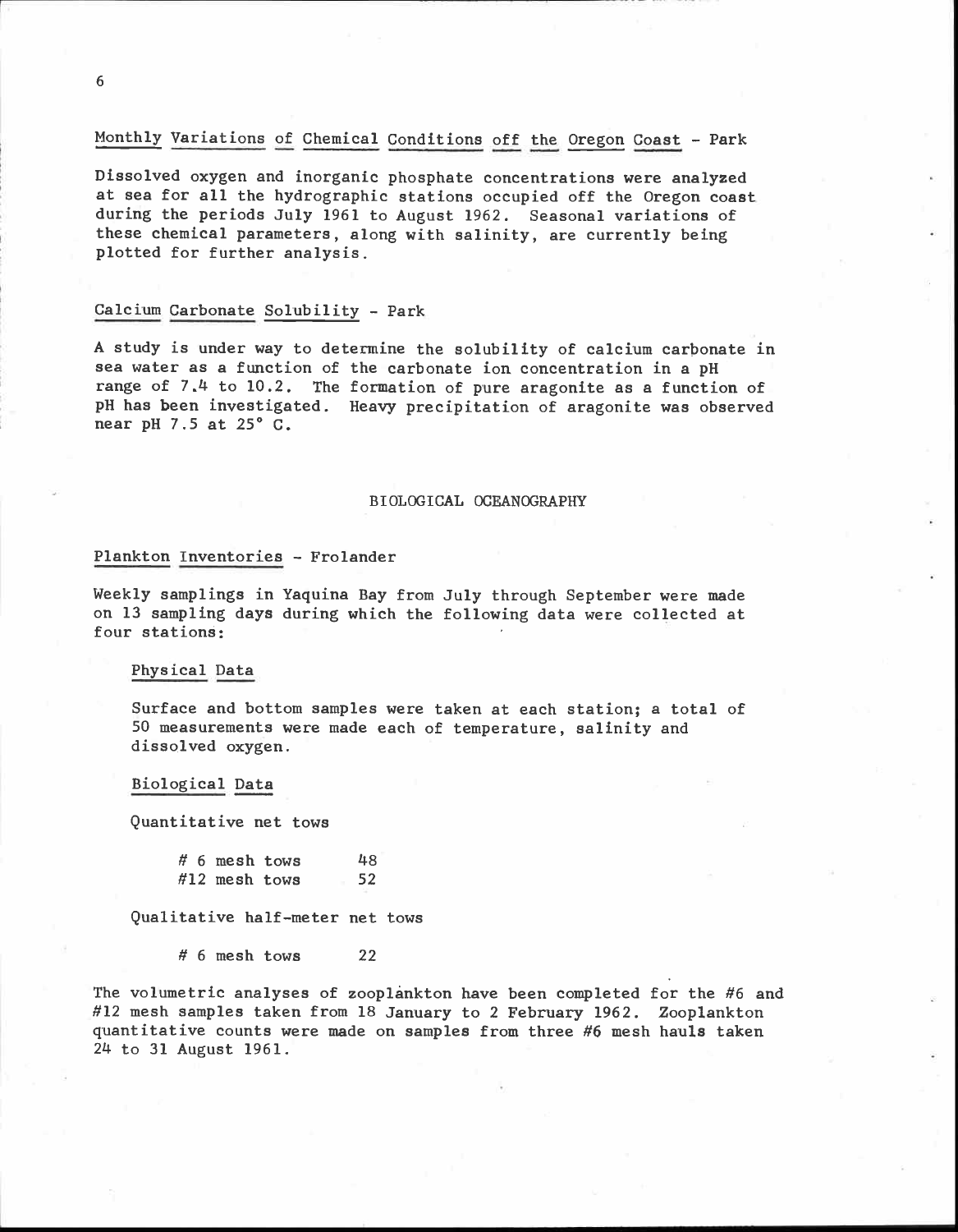# Upwelling and Trophic Levels - Laurs, Pearcy

During the two hydrographic cruises this summer (June and August) it was found possible to add a line of stations off Brookings, Oregon, where upwelling is most intense. In addition to the regular hydrographic observations, special observations were made to study possible relationships between physical properties and trophic levels. Tows were made with the quarter-inch mesh Isaacs-Kidd midwater trawl and the one-meter net with "0" mesh, and millipore filtrations for phytoplankton were made.

All mesopelagic fishes collected have been identified and their length measured; macroplankton and nekton have been separated; the macroplankton samples have been split; all phytoplankton filtrations have been analyzed.\* Examination of the temperature data collected at the same time is underway.

## Oceanic Nekton Studies - Pearcy, Laurs

The program of sampling oceanic nekton over the continental slope off Oregon has been maintained for a full year. Sixty-one collections with the Isaacs-Kidd midwater trawl were taken this quarter.

Deep-water collections were continued 50 miles offshore. Of special interest was the capture of a deep-sea angler, Oneirodes, and a Vampyroteuthis infernalis.

#### Macroplankton Studies - Hebard, Renshaw, Hubbard, Pearcy

Ecological studies of the oceanic macroplankton populations are being continued. Samples from over 200 midwater trawl collections are  $cur<sub>z</sub>$ rently being analyzed. Identifications have been completed for the siphonophores, medusae, chaetognaths, and salps. About half the samples have been analyzed for euphausiids. Two more large deep-sea ostracods, Gigantocypris sp., were collected this summer and are being compared with previously described species.

A new sampling program was initiated to obtain quantitative samples of the macroplankton at various depths to 1000 meters. Equipment, consisting of one-meter plankton nets with flow meters and opening-closing devices, was tested aboard the ACONA.

#### Epibenthic Fishes - Day, Pearcy

Fish identifications and data tabulations were made during this quarter for fishes collected by otter trawling on the continental

 $*$  See section under Phytoplankton Ecology and Physiology.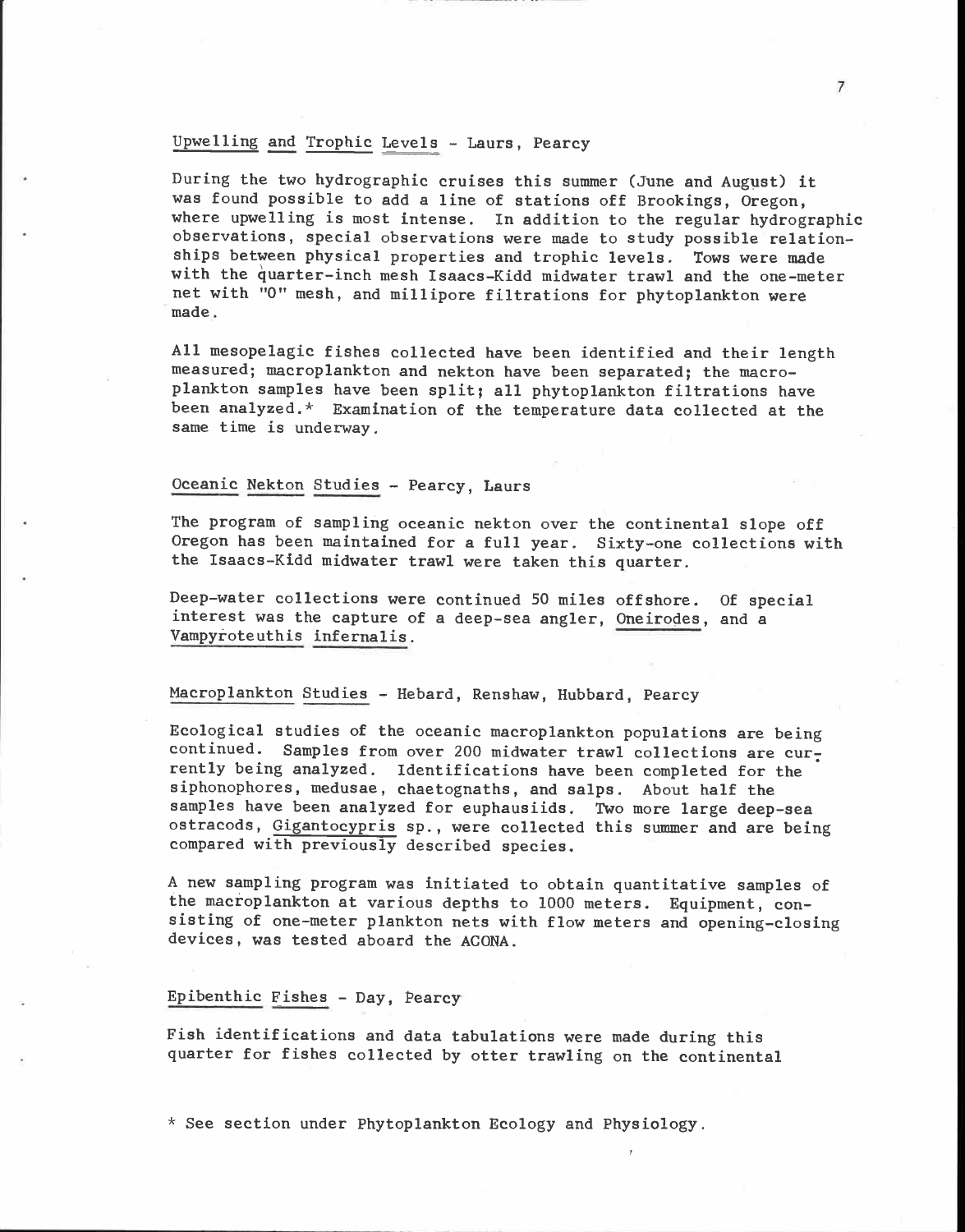slope and shelf. Seventy species of fish in 24 families have been positively identified. One specimen of a rare skate has been identified by Dr. Hubbs and Dr. Ishiyama as Bathyraja spinosissma.

Bottom sediment samples were taken from 100 to 1000 fathoms off Waldport.

# Enzyme-Respiration Studies of Oceanic Animals - Curl, Pearcy, Karinen

A preliminary survey of the respiratory potential of various fishes and some planktonic invertebrates was conducted. Specimens were obtained largely through the use of an Isaacs-Kidd midwater trawl on regular oceanic nekton cruises. Both day and night samples were taken to com- pare respiratory potential at depth and at or near the surface.

The succinic dehydrogenase activity was measured for several individuals of vertically migrating mesopelagic fishes. Enzyme activity of some pelagic crustacea and cephalopods was studied. The Winkler method for oxygen analyses was used to conduct complementary oxygen-respiration studies. Partial analysis of the data suggests a significant difference in respiratory potential between genera of pelagic fishes. Analyses will be continued. Methods for the determination of succinic dehydrogenase activity in marine organisms are being modified to increase precision.

## Phytoplankton Ecology and Physiology - Curl, Small

A study has been initiated on the possible relationship between phytoplankton populations and areas of upwelling. Pigment samples and light measurements were taken on the Newport, Coos Bay, and Brookings line. Pigment samples were analyzed. Samples for species composition were taken on the Newport line.

A 24-hour in situ station off Newport was occupied twice. Samples were analyzed for  $\overline{C^{14}}$ , "light-dark" bottle oxygen evolution, pigment, and species composition. Light measurements were also taken.

Programs have been written for the 1620 electronic computer: 1) to compute pigment values from Richards and Thompson equations, 2) to estimate gross productivity from chlorophyll and light data, and 3) to estimate total daily productivity in the water column.

#### Grazing and Energy Transfer in Lower Trophic Levels - Small, Curl

A gamma-ray counting system, including well-type crystal, shielding and radiation analyzer, has been purchased and roughly calibrated. This counter will be used to measure radioactivity in copepods which have grazed on phytoplankton cultured in the aquastat.

#### Benthic Fauna - McCauley

Six otter trawl collections and 26 biological dredge hauls this quarter have brought the total to 54 otter trawl samples and 56 biological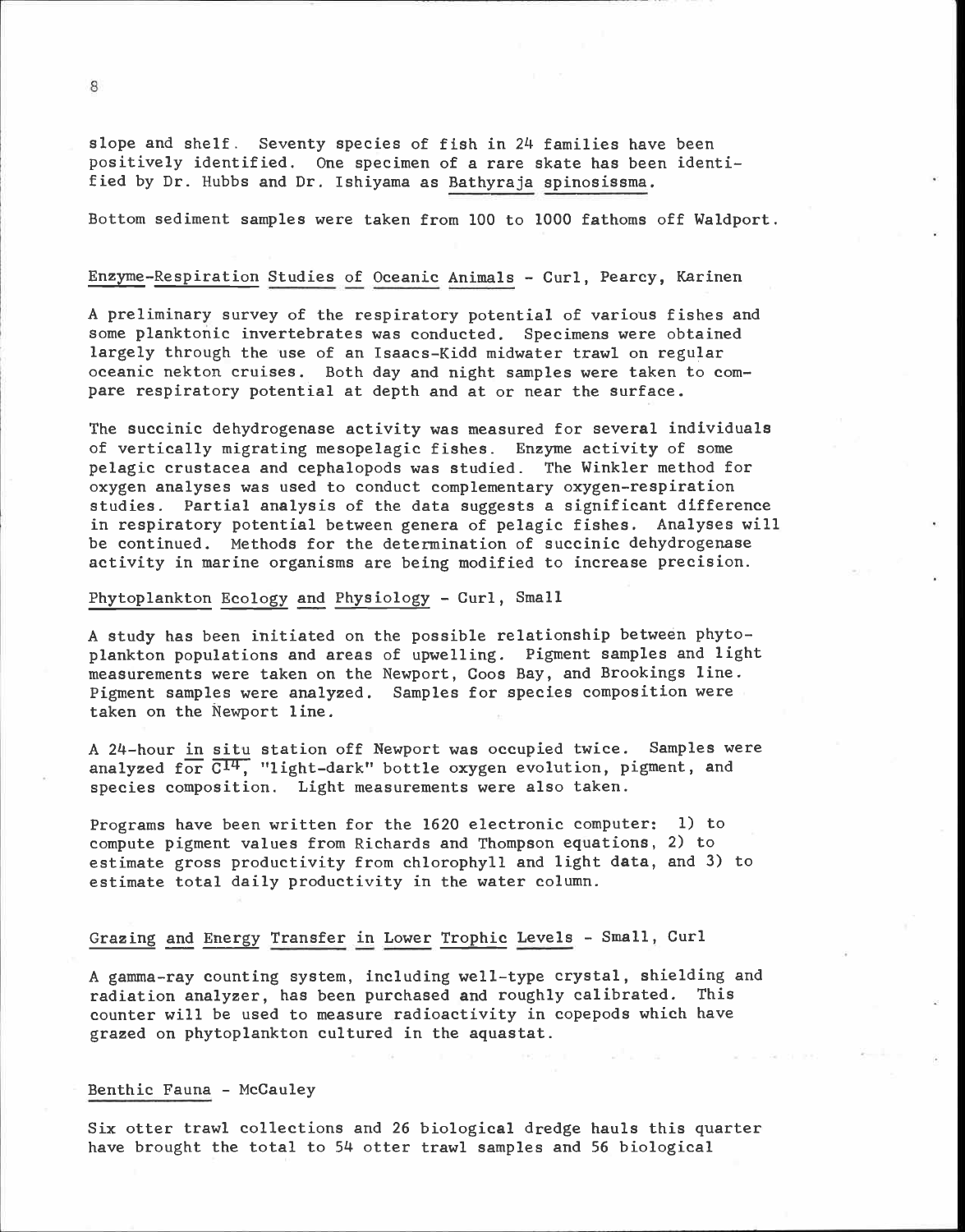dredge samples. Fifty-eight of these samples have been sorted and yielded 1170 species lots of invertebrates. Of these, 411 lots representing 154 separate species have been identified. The last 17 biological dredge samples from rocky areas on Stonewall and Heceta Banks appear to contain a more varied array of invertebrates than samples from less rocky areas.

## Benthic Ecology - Carey

During this quarter a quantitative sampling program was started.<br>Samples are being collected at 25-meter depth intervals to 200 meters, at 200-meter intervals to 2800 meters, and on the abyssal plain to 165 miles offshore

Eleven stations have been occupied on the Newport line with a total of 13 quantitative samples obtained. A deep-sea anchor dredge has been used in various sediment types out to depths of 2800 meters. At sea, sediments are washed through a 0.3 mm aperture sieve and animals preserved. Samples are being sorted in the laboratory and the animals separated from the sediment and debris.

#### Marine Microbiology - Morita

The last three months have been devoted to setting up-the marine microbiology laboratory. Apparatus for the program in marine psycrophile still remains to be delivered.

#### GEOPHYSICS

Theoretical and Field Studies of Seismic Waves - Berg, Rinehart, Papageorge, Redo, Trembly, Laun, Chiburis, Mecham

All major equipment for the laboratory work has been delivered except the source unit. The laboratory models have been constructed. A theoretical source model has been run on the computer to determine amplitudes of seismic waves as a function of charge size, distance and medium. These data are currently being analyzed.

# Seismic Work at Sea - Whitcomb, Rinehart, Berg

Shallow water seismic reflection equipment is currently being installed on a motor launch. Plans for initial trials of the equipment are complete, and the trials will begin early in October.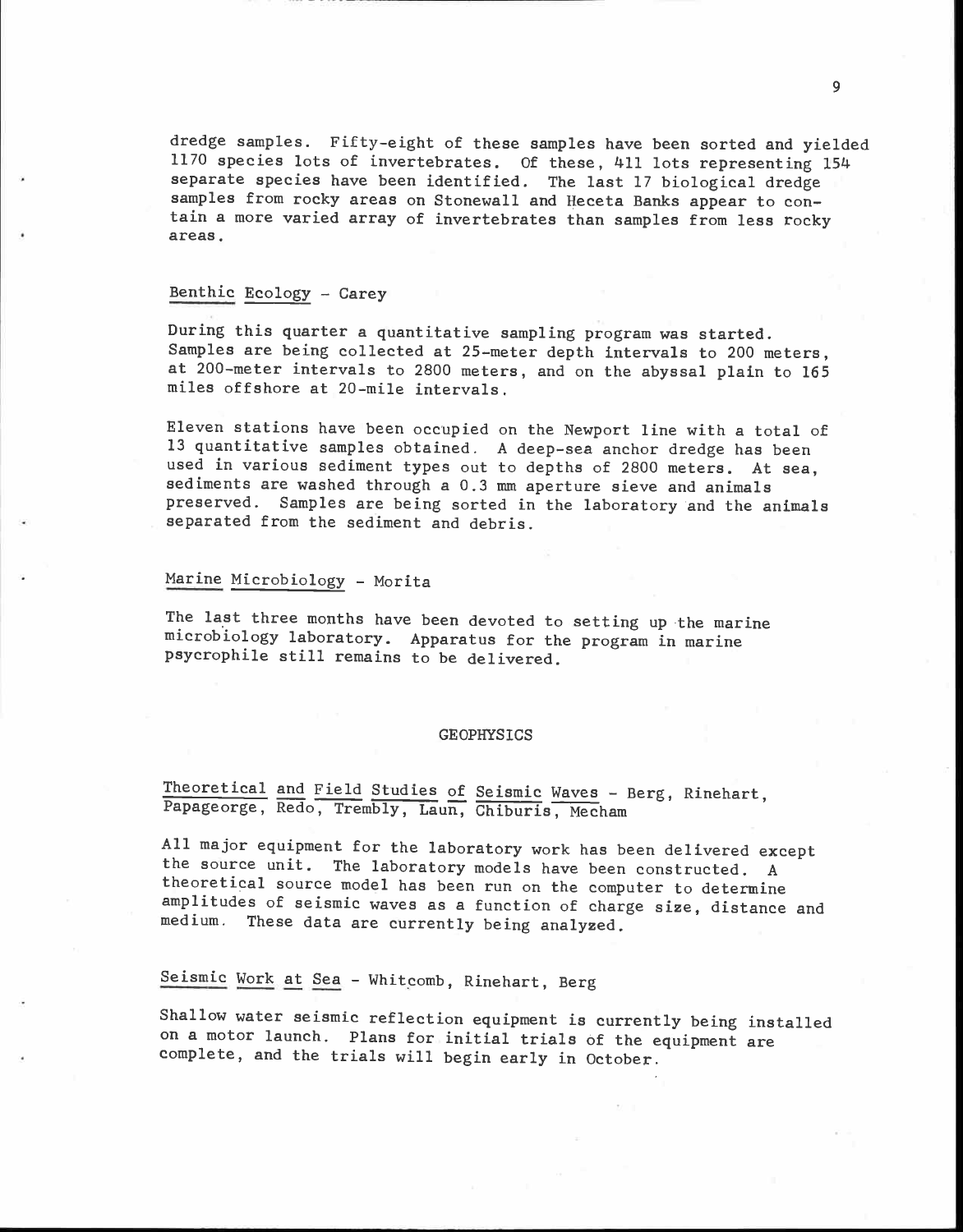## Standard Seismological Station - Berg, Trembly, Chiburis, Mecham

The "world-wide standard" equipment was installed and the station activated in July. Continuous seismic traces have been recorded, and efforts are being made to improve the reliability of the records. A deeper sod cover is being placed on the vault to try to increase the temperature stability.

## Coastal Gravity Range - Rinehart, Berg

The LaCoste-Romberg underwater gravity meter was used to make gravity observations off the central Oregon coast from Heceta Head to Cape Foulweather at 148 stations, with 31 repeat stations. Comparison of the repeat stations indicate that the data are reproducible to within ± 0.7 mgal. Differences are believed to be due to lack of precision in navigation and depth control. Data are in the final stages of reduction, and a report will be completed during the next quarter.

This work was done with the cooperation of the U. S. Coast Guard by using the Coast Guard Cutter MODOC.

### Gravity Transition from Deep Ocean to Continent - Rinehart, Bales, Berg

A report of the preliminary analysis of gravity data for a line of stations extending east and west of Coos Bay was given at the AIBS meetings during August. Additional data has been requested for a similar profile along the Oregon-Washington boundary.

Plans are being made for additional land gravity work in the state to complete gaps in the existing data for the long profiles.

## Sea Gravity Measurements - Berg

On August 13 Captain Kellogg (ONR, San Francisco Branch) and Commander Branson (U. S. Coast Guard) met with Dr. Burt and Dr. Berg on the Corvallis campus to discuss the possibility of using a Coast Guard vessel during the spring and summer of 1963 to conduct gravity studies at sea. Negotiations are in progress to use the USCGC YACONA.

#### Data Analysis - Rinehart, Odegard, Berg

New methods for analyzing gravity data are being investigated. Computer programs are being prepared.

## Magnetic and Electrical Study - Berg

Plans are pending for the loan of a magnetometer.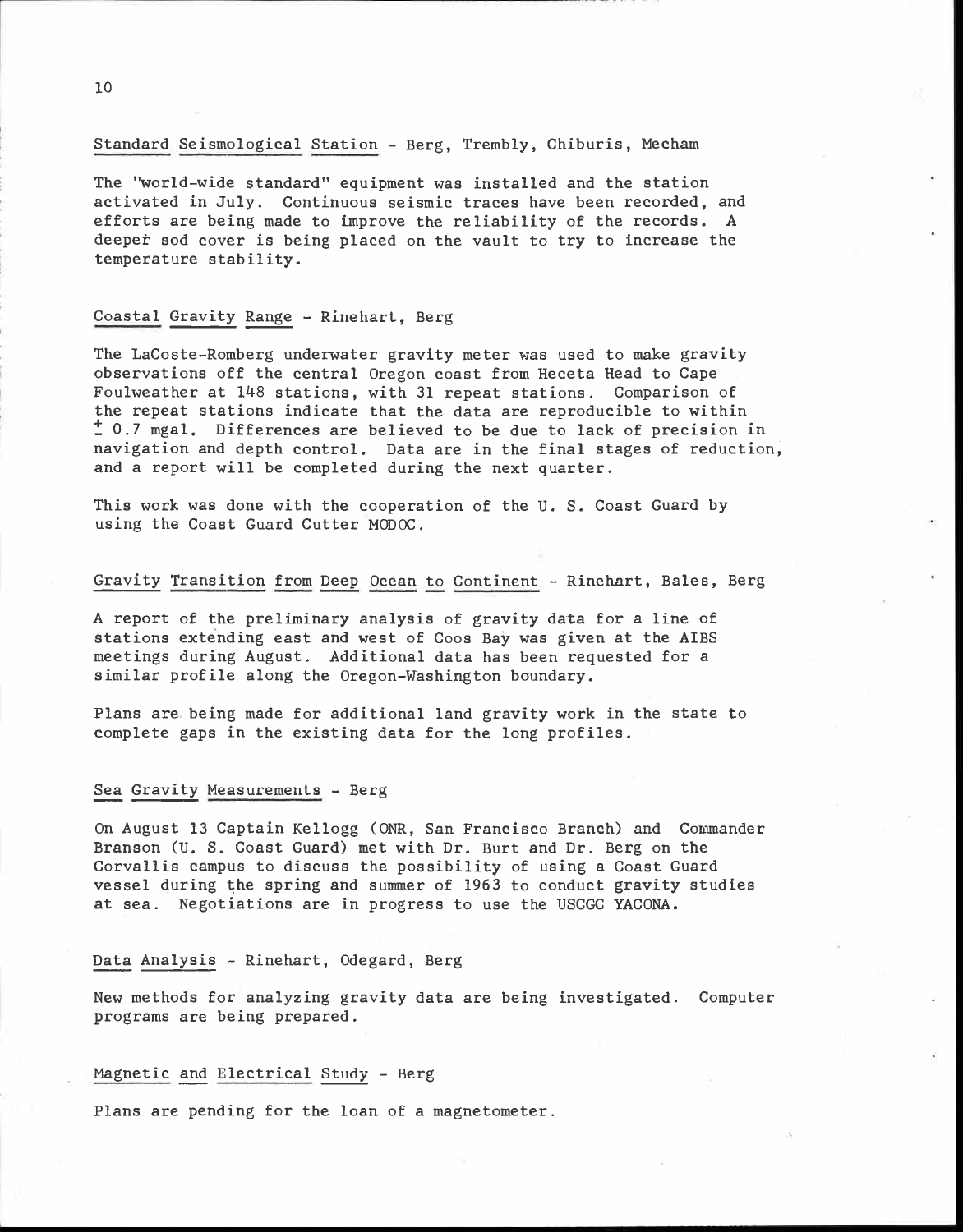# Thermal Studies - Mecham, Berg

A complete bibliography of thermal studies has been compiled. Plans are under way, and equipment for the studies will be ordered within the next few weeks.

## FACILITIES

# Research Vessel ACONA

The ACONA was at sea a total of 59 days during the quarter. Cruises taken are as follows:

| Research Work                  | Dates                | Nautical Miles |  |
|--------------------------------|----------------------|----------------|--|
| Dredging                       | 2 July               | 80             |  |
| Drogue and Dredge              | $5 - 8$ July         | 170            |  |
| Geology Coring                 | $9$ July             | 60             |  |
| Midwater Trawl - Phytoplankton | $10 - 13$ July       | 390            |  |
| Plankton                       | $17 - 19$ July       | 100            |  |
| Hydrographic                   | 23 July $-$ 4 August | 1170           |  |
| Midwater Trawl                 | $8 - 10$ August      | 320            |  |
| Dredge - Midwater Trawl        | $13 - 15$ August     | 110            |  |
| Phytoplankton                  | 19 August            | 50             |  |
| Geology Astoria Canyon         | $20 - 24$ August     | 350            |  |
| Geology                        | $1 - 4$ September    | 450            |  |
| Hydrographic                   | $4 - 7$ September    | 350            |  |
| Geology                        | $11 - 13$ September  | 150            |  |
| Midwater Trawl - Plankton      | $17 - 20$ September  | 310            |  |
| Drogues - Plankton             | $23 - 27$ September  | 200            |  |
| Total                          |                      | 4260           |  |

Arrangements were made for special demonstrations aboard the ACONA. These included a one-day cruise for the NSF Summer Science Training Program for high school science students and two-hour trips for a special group from the Oregon legislature and a committee of the Rural Redevelopment Administration. In addition, an open house was held at Newport during the AIBS meetings in August.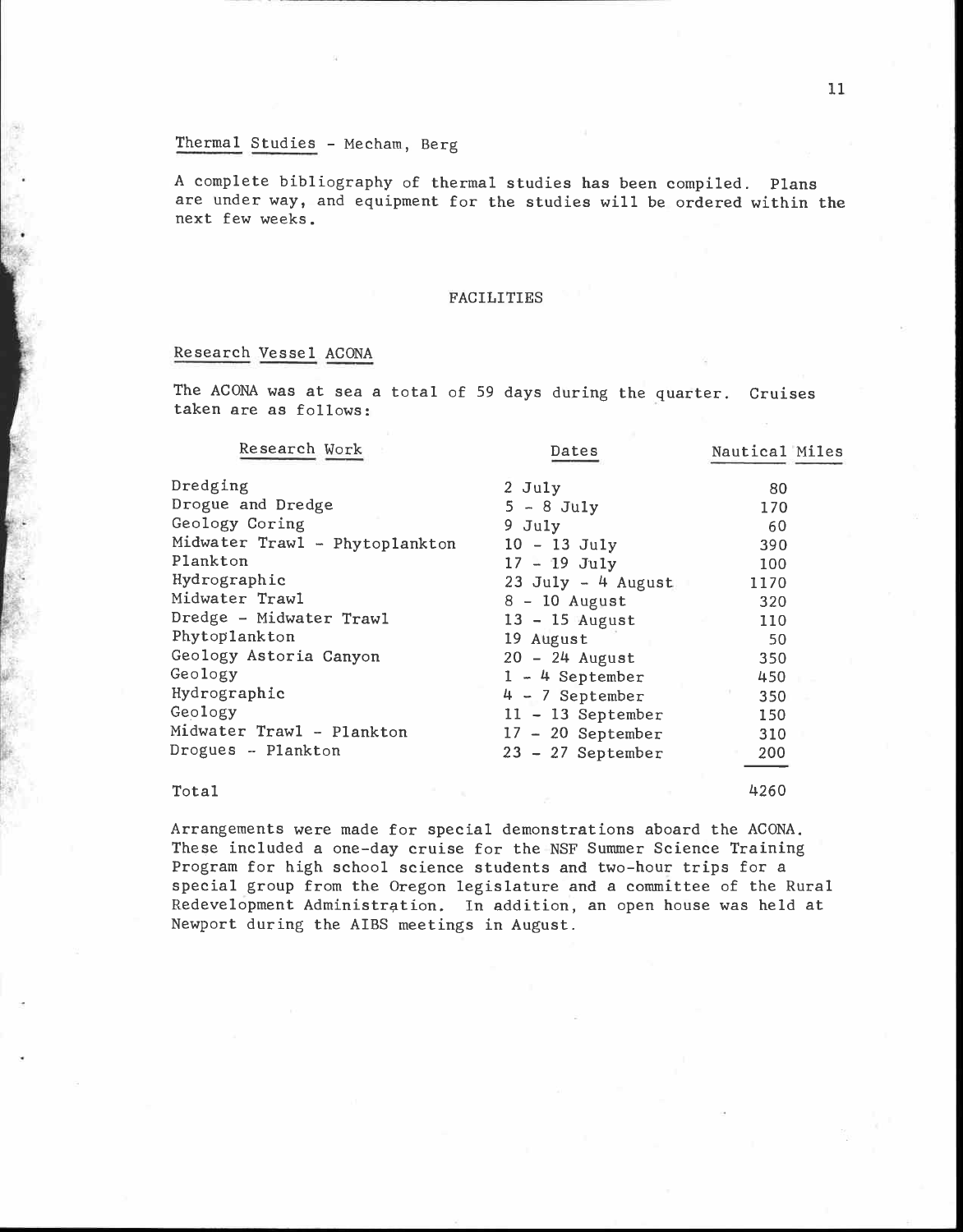#### **STAFF**

Richard W. Shafer, Captain, USN (Retired), has joined the staff with the rank of Associate Professor. Captain Shafer is not new to Oregon State, however, for he completed his last two years of duty as Commanding Officer of the Navy Reserve Officers Training Corps unit on campus.

Captain Shafer received his degree from the U. S. Naval Academy, Annapolis. Much of his 22 years as a commissioned officer was in the Submarine Service, where he commanded an attack submarine and, at a later time, a division of four submarines. His deep interest in and practical knowledge of ships and the sea are of great value to the Department.

Graduate work, principally in the field of political science and<br>international relations, has been pursued by Captain Shafer at the University of Hawaii, at Oregon State University, and at the University of Oregon. His work with the Department will be for the most part administrative in nature.

Robert L. Smith, M.S., has joined the staff as an Instructor in Physical Oceanography. Mr. Smith received his B.A. from Reed College, and his M.A. in physics from the University of Oregon. He has completed all requirements except the thesis for the Ph.D. in oceanography here at Oregon State; he is currently working on his thesis research.

Mr. Smith was an exceptionally able student and has a strong background in mathematics and physics. He has held teaching assistantships both here and at the University of Oregon, and has worked as a physicist and as an oceanographer at the U. S. Naval Ordinance Test Station, China Lake, California. His present research interests are in the measurement of deep currents and internal waves; he will also participate in instruction by teaching a course in Underwater Sound.

#### AIBS MEETINGS

The American Institute of Biological Sciences held its annual meeting at Oregon State University in Corvallis 26 - 31 August 1962. Dr. June Pattullo served as Local Chairman for the 25th Annual Meeting of the American Society of Limnology and Oceanography, one of the affiliated organizations meeting with the AIBS.

Oceanographic research vessels docked at Newport during the meetings were R/V ACONA, CNAV OSHAWA and USS MARYSVILLE. Bus trips to the ships were available, and many members and guests took advantage of the open house demonstrations.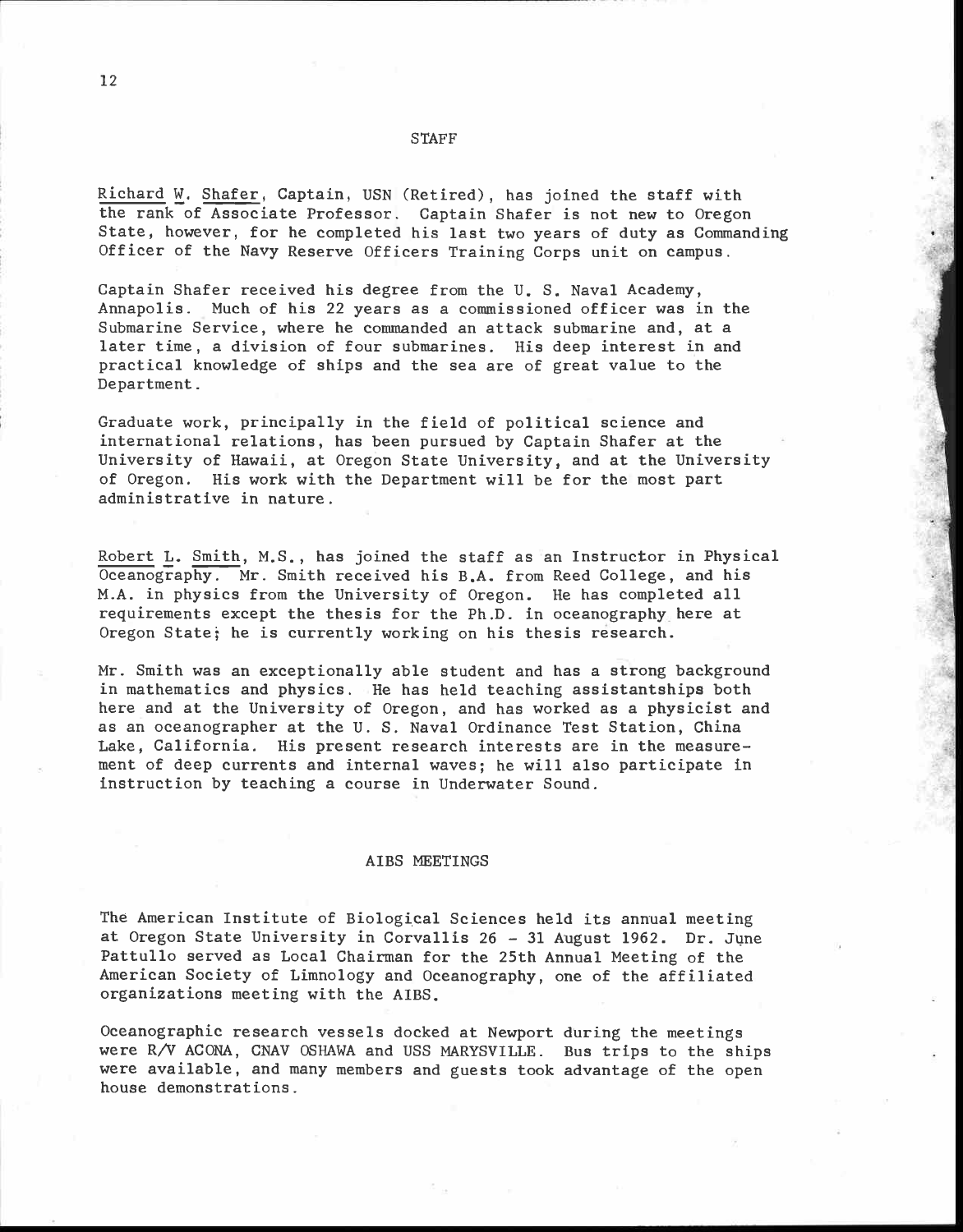Papers presented at the meetings by Department staff:

American Society of Limnology and Oceanography Section

Carey, Andrew G. Jr. The ecology of two benthic animal populations in Long Island Sound.

Hill, Eddie P. and Richard Y. Morita. Hydrostatic pressure effects on the growth and mitochondria of Allomyces macrogynus.

Kulm, LaVerne D. Sedimentation in Yaquina Bay, Oregon.

- Lane, Robert K. A model of seawater structure near the west coast of Vancouver Island, B. C.
- Latimer, Louis W., Kilho park, and Donald W. Hood. Use of cation exchange resin in the analysis of sea water.

Maloney, Neil J. Foraminifera of Yaquina Bay, Oregon.

- Pearcy, William G. Distribution of bathypelagic fishes over the continental slope off Oregon.
- Rinehart, W. and J. Berg. Crustal structure in and off the coast of Oregon from gravity data.
- Rosenberg, Donald H. and June G. Pattullo. Water masses off the Oregon Coast.
- Wyatt, Bruce, Kilho Park and June G. Pattullo. Chemical properties as indicators of upwelling along Oregon Coast.

# National Association of Biology Teachers Section

Small, Lawrence F. Research and teaching in biological oceanography. (To appear in print in the American Biology Teacher, official journal of NABT.)

Papers presented by person whose name is underlined.